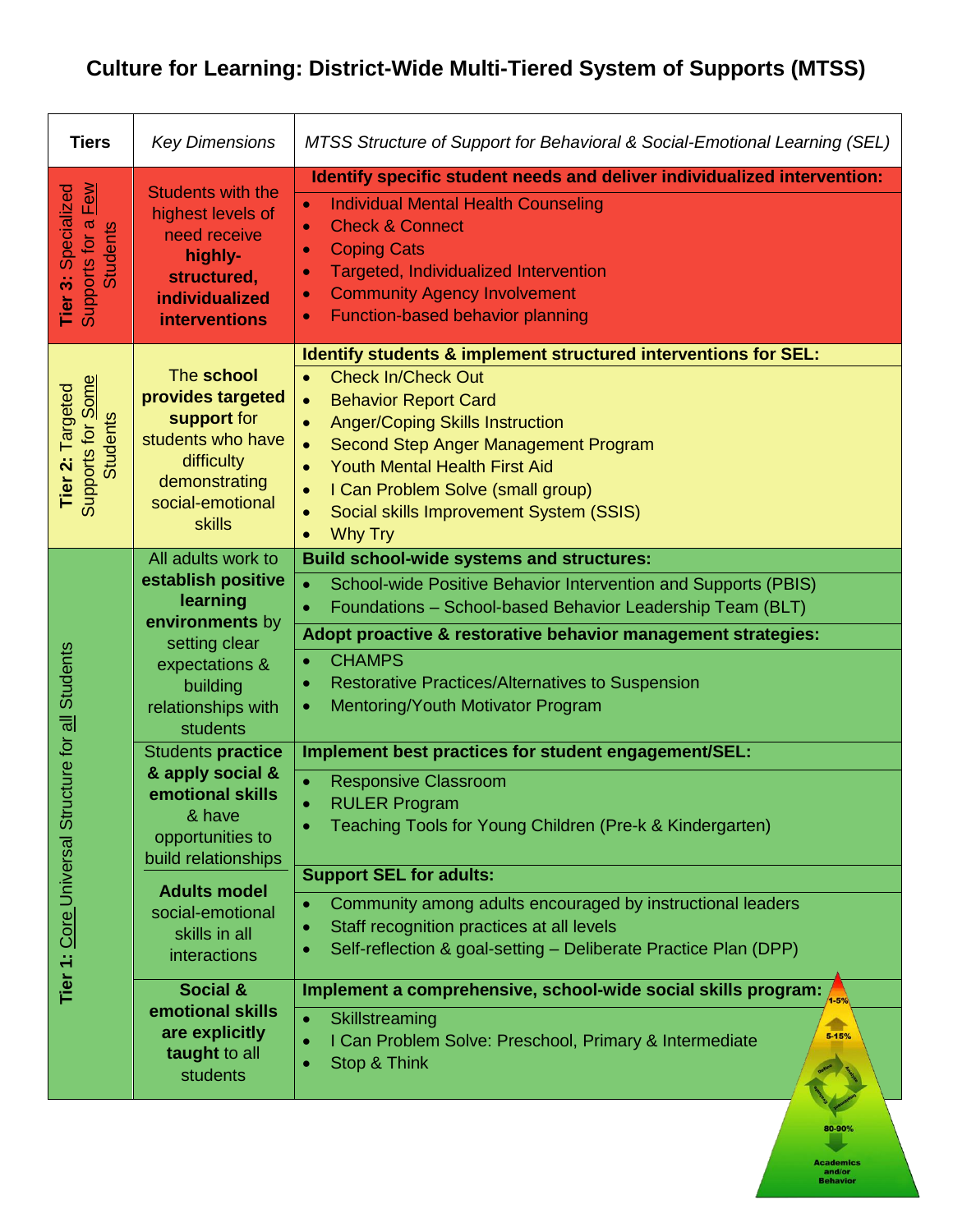**Behavior Contract** - The behavior contract is a simple positive-reinforcement intervention that is widely used by teachers to change student behavior. The behavior contract spells out in detail the expectations of student and teacher (and sometimes parents) in carrying out the intervention plan, making it a useful planning document. <http://www.interventioncentral.org/behavioral-interventions/challenging-students/behavior-contracts>

**Behavior Report Card** – Behavior Report Cards are customized behavior rating forms that educators can use to evaluate targeted student behaviors on a daily basis or even more frequently. [http://www.interventioncentral.org/teacher](http://www.interventioncentral.org/teacher-resources/behavior-rating-scales-report-card-maker)[resources/behavior-rating-scales-report-card-maker](http://www.interventioncentral.org/teacher-resources/behavior-rating-scales-report-card-maker)

**CHAMPS** - *CHAMPS* assists classroom teachers to design (or fine tune) a proactive and positive classroom management plan that will overtly teach students how to behave responsibly.

**Check & Connect** - comprehensive intervention designed to enhance student engagement at school and with learning for marginalized, disengaged students in grades K-12, through relationship building, problem solving and capacity building, and persistence. A goal of *Check & Connect* is to foster school completion with academic and social competence.

**Coping Cats** - Used by School Psychologists and School Social Workers for Counseling as a Related Service with ESE students. It is a cognitive-behavioral therapy intervention that helps children recognize and analyze anxious feelings and develop strategies to cope with anxiety-provoking situations.

**Function-based Behavior Planning** - Function-Based Intervention is an action plan that is developed by taking into consideration the information obtained from the Functional Behavior Assessment and must addresses the purpose that the behavior serves for the child. The general goal of the Function Based Intervention is to have the child gain access to the same reinforcement that was maintaining the inappropriate behavior but now have it maintain alternative appropriate behaviors.

**I Can Problem Solve** - I Can Problem Solve (ICPS) is a universal school-based program designed to enhance the interpersonal cognitive processes and problem-solving skills of children in preschool through grade 6.

**Mentoring or Youth Motivator Program** - The Youth Motivator Program is designed to reduce the potential of a student dropping out of school. Volunteer mentors provide support, promote the values of education, and help increase a student's self-esteem and performance.

**Positive Behavior Intervention & Supports** - PBIS is based on understanding why problem behaviors occur. This approach to behavior can occur on a school-wide level, in a specific setting, classroom, or with an individual student. PBIS is the application of evidence-based strategies and systems to assist schools to increase academic performance, increase safety, decrease problem behavior, and establish positive school cultures.

**Responsive Classroom** - The *Responsive Classroom* is a general approach to teaching, rather than a program designed to address a specific school issue. Based on the premise that children learn best when they have both academic and social-emotional skills. The *Responsive Classroom* approach consists of a set of practices that build academic and socialemotional competencies and that can be used along with many other programs.

**RULER Program** - RULER is an acronym that stands for Recognizing, Understanding, Labeling, Expressing and Regulating emotions. The program grounds teachers, staff, students, and families in the Anchors of Emotional Intelligence. The fundamental RULER tools enhance individuals' ability to understand and regulate their own emotions and to consider and empathize with how others are feeling. The Anchors also foster the kind of healthy emotional climate essential to personal growth.

**Second Step** - Research-based, sequenced curriculum focusing on essential life and learning skills, anger management, conflict resolution and self-regulation. Media-rich content engages students and reinforces positive behavior and fully scripted lessons are easy to integrate into the day.

**Skillstreaming** - *Skillstreaming* employs a four-part training approach—modeling, role-playing, performance feedback, and generalization—to teach essential prosocial skills to children and adolescents.

**Social Skills Improvement System** (SSIS) - The Social Skills Improvement System addresses the need for an evidencebased, multi-tiered assessment and intervention system to help you help students develop, improve and maintain important social skills.